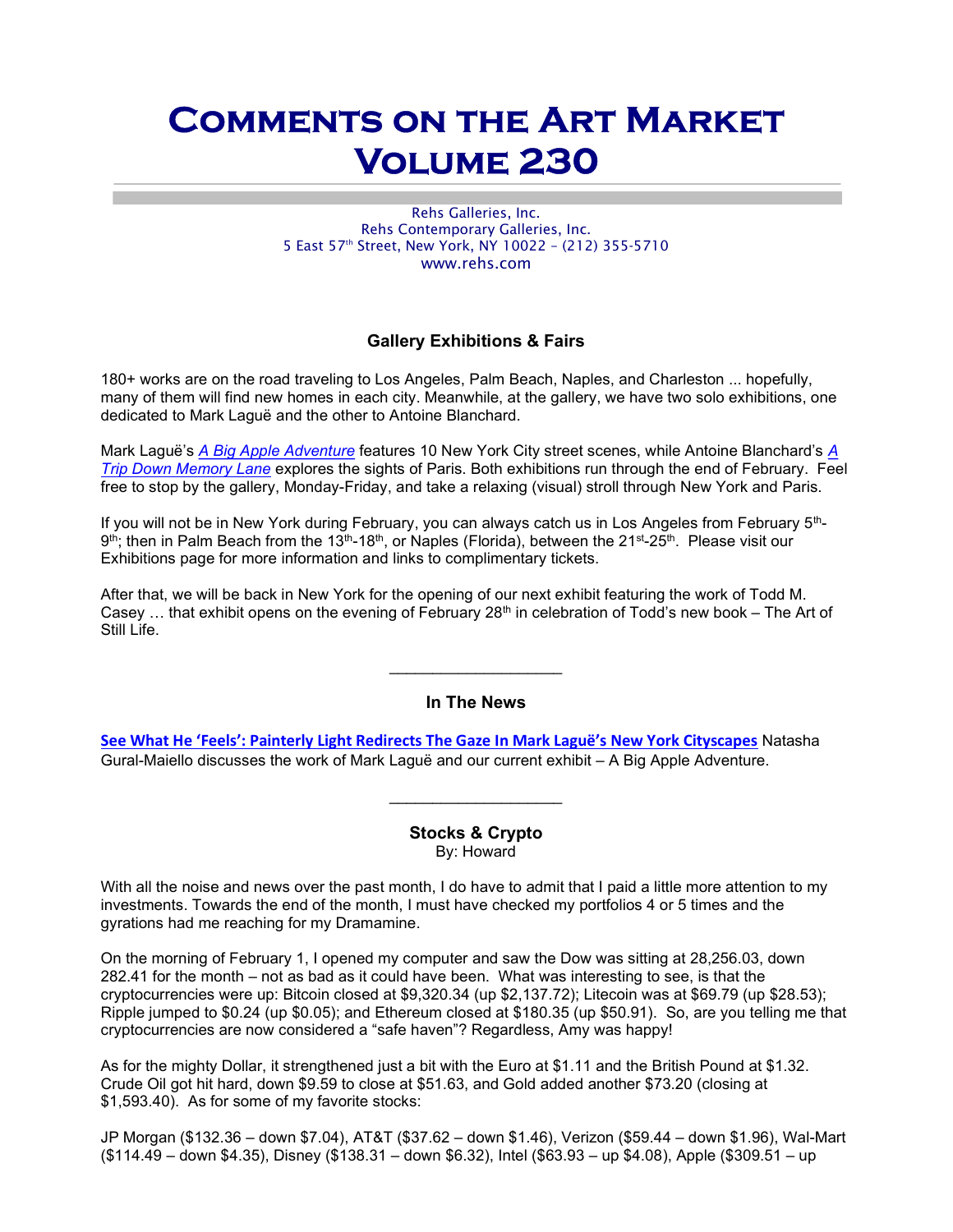\$15.86), Microsoft (\$170.23 – up \$12.53), United Technologies (\$150.20– up \$0.44), Bristol-Myers (\$62.95 – down \$1.24), Emerson (\$71.63 – down \$4.63), Pepsi (\$142.02 – up \$5.35), and Dow (\$46.07 – down \$8.66). Of the 13 stocks listed, 5 were up, and 8 were down … not the best results, but we all know that this could have been a lot worse. Oh, since some people fear the number 13, I will add another stock from my vast portfolio (ok, it isn't that vast) – Eaton Corp. I bought that stock a number of years ago at \$57.37 and it now sits at \$97.23 … so moving forward, I will report on 14 stocks – a nice, even number. In case you are wondering, Eaton lost about \$1.50 in January.

#### Tales From the Dark Side By: Alyssa

Doesn't The MTA Have Better Things To Do? - Here is an interesting legal matter regarding copyright. An artist, by the name of Jake Berman, decided to create his own map of the New York Subway System. Well, the MTA discovered that the artist was selling copies of it on Etsy and they were not happy. According to the article in Vice, the Metropolitan Transportation Authority lawyers filed a takedown request under the Digital Millennium Copyright Act, [claiming his map] was a violation of the MTA's copyright for its own subway map. Berman, they contended, could not sell his version. Here is my question - doesn't the MTA have much better things to do with their time? How about getting their trains to run on time!

Dentist's Get Rich Scheme Backfires! - Back in 2017, an unnamed dentist from Neuss, Germany, presented 20 works by Picasso to a number of auction rooms. The only issue, they were all fakes (with falsified certificates of authenticity), and he was caught. On January 28, 2020, he will stand trial, but since he did not attempt to sell the works before being caught, it appears he will be charged with the "unauthorized exploitation of copyrighted works" and the use of fake certifications..." This dentist would have been much better off sticking with what he probably knows best -- how to fix teeth! We will update you once the trial is over.

Spike in Fake Prints - It was recently reported that authorities in Basil, Switzerland, are prosecuting a local art expert who they say sold hundreds of fake prints that he passed off online as the work of Roy Lichtenstein, Andy Warhol, Paul Klee, Pablo Picasso and others over 10 years.

Art experts are now blaming the internet for the large number of fake prints on the market. Timothy Carpenter, who is part of the FBI's art crime team, explains that before the internet, forgers needed to find ways to get forged works into the marketplace (through unsuspecting galleries, auction rooms, etc.); now all it takes is the click of a button. Adrienne R. Fields, of the Artists Rights Society, says she spends many hours each week sending out "take down" notices to websites featuring works that are not authentic.

As technology grows, it becomes easier and easier to reproduce a work of art that can even fool a so-called expert. However, true experts, with years of experience, can often sniff out the forgeries. John Szoke, a New York based art dealer in prints, explains that determining if a work is real or not is not always very easy. One needs to study the color of the paper, the quality of the printing, the condition of the print, all of which you compare with the original ... [a]nd then you need years and years of experience.

Last year, we wrote an article on authenticity Read our "How to Safely Navigate the Art Market: Authenticity".

Really! By: Amy

Childhood Passion Pays Off - A childhood passion turns into a big score for Simon Hope, founder of H & H Classics, a British auction house that specializes in classic cars and motorcycles. His love of cars began at an early age when he would receive Matchbox cars as birthday and Christmas gifts. According to Simon, he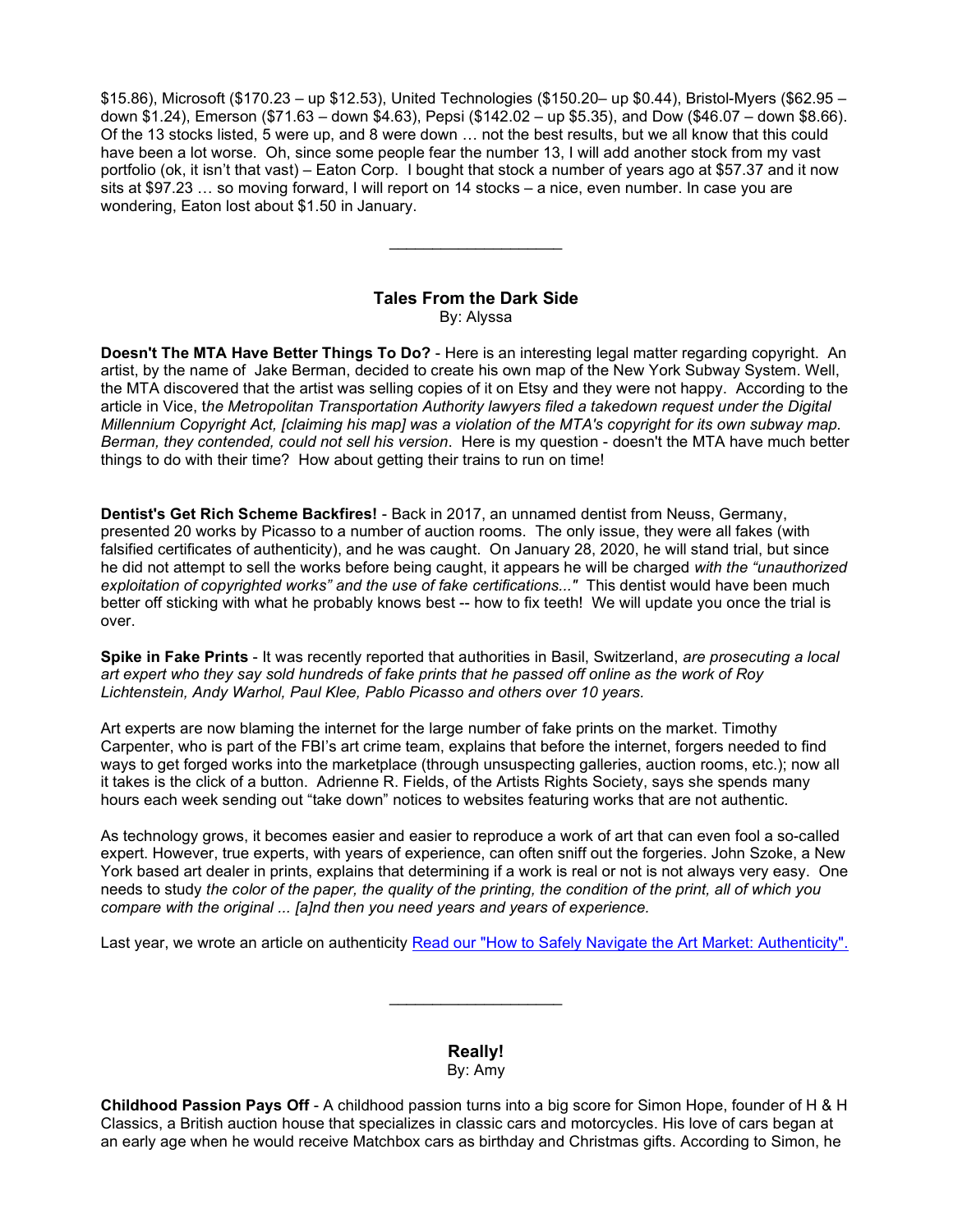kept his cars in perfect condition and always returned them to their boxes after playing with them; not to protect the cars, but to protect his grandmother's mahogany dining table.

As he grew older, Simon realized that there was a community of collectors hunting for the rare toy cars, but he continued to only buy what he loved. After amassing a collection of almost 3000 cars, and with a heavy heart, he decided to sell. Three auctions were held over several months, and in the end the total take for all the cars was £300,000 (\$392,785). The most expensive car sold was a lime green ERF Dropside truck that sold for £7,000 (\$9,139). Not a bad haul for a childhood hobby.



Royal Family Drama - Recently, we have been bombarded with news of the British Royal Family and a little matter called Megxit; well 84 years ago, Harry's great-uncle "Eddie" had to make some big choices too about his family and the throne. In January 1936, Edward ascended the British throne after his father King George V died, but his reign was short-lived. In December of that year (326 days later), he abdicated the throne so that he could marry Wallis Simpson, an American divorcee. As King and head of the Church of England, marrying a divorcee was not acceptable, but Edward felt he could not carry out his obligations as King without the woman he loved by his side -- so he gave the crown to his younger brother, King George VI.

The Royal Mint of the United Kingdom produced a 'trial set' of just six coins featuring King Edward VIII upon his ascension and planned to release the coins in 1937, but because his reign came to a quick ending, the coins were never minted or circulated. The coins are known as the Edward VIII Sovereign, four of them are in museum collections, and two are in private collections. The rarity of the coin makes it one of the most sought after by really serious collectors. Therefore, when a collector in the United States decided to sell his Edward III Sovereign, the Royal Mint brokered the deal. The previous owner had paid £516K (\$674K) in 2014; the proud new owner, who wishes to remain anonymous, paid a record price of £1M (\$1.3M), making this the most expensive British coinage.

#### How To Safely Navigate The Art Market – Lighting By: Howard

 $\mathcal{L}_\text{max}$  , we are the set of the set of the set of the set of the set of the set of the set of the set of the set of the set of the set of the set of the set of the set of the set of the set of the set of the set of

So, you may be wondering, what is the best way to light a work of art?

Natural light (sunlight) that filters into a room is, of course, the easiest. It is important to keep in mind that you do not want to put a work of art (especially those on paper) in direct sunlight – it can cause the colors to fade and paper to yellow (we have all seen what can happen to furniture, carpet, etc. that is consistently in direct sunlight). So, if you cannot light a work in any other way, then make sure they are out of the sun's rays. Also, while sunlight is an inexpensive way to light your artwork, when there is no sunlight, your artwork is going to be very dark. If you decide to go this route, you may want to keep a few flashlights around so that in the evening or on a rainy day, you can still enjoy your prized possessions!!

General room lighting is also a pretty easy way to go. While this method will not highlight any specific work, it will give the room even lighting and is a little safer than the natural lighting choice – though you may still need a flashlight or two!

If natural or general room lighting just will not do it, then you have a few additional options:

Picture lights – a fixture that is usually attached to the back of the frame (or sometimes the wall) and hangs over the front of the painting. While these fixtures are available with incandescent, halogen, and LED bulbs, you will achieve the best results from the LED versions. If you decide to use one of these fixtures, be sure they are securely fastened to the frame or wall; should they become loose, they can fall forward and cause damage to the frame and painting. There are also picture lights that can be placed below a work of art and shine up --- a great alternative for areas where you can hide the fixture – either behind a piece of furniture or on a mantle. If you decide on the 'picture light' option, please keep in mind that the fixtures will need to be plugged into an outlet and if one has not been installed specifically for these fixtures (behind the work) you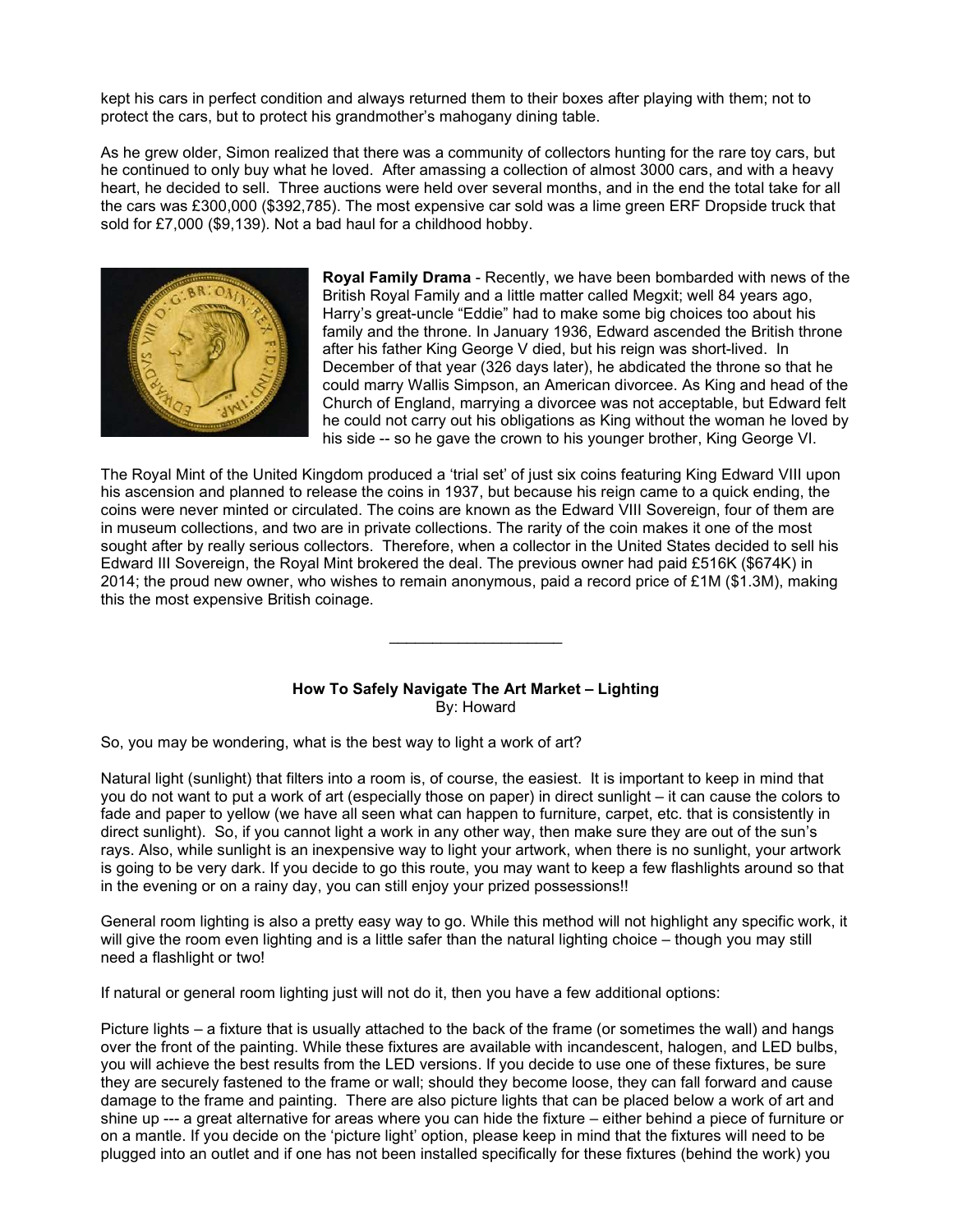may see the electrical cords – not the prettiest of sights; though there are always creative ways to camouflage them.

Track lighting – often found in more contemporary homes and in many art galleries since it provides great flexibility. Here, the fixtures are placed on a track that has been mounted to, or inset into, the ceiling. If you decide to use halogen bulbs, the fixtures should be far enough from the works of art so that the heat generated by the blubs will have little effect on them. However, to achieve the best results, LED bulbs should be used; but make sure you check with your lighting specialist to determine the maximum wattage that can be placed in each fixture. The only drawback with track lighting is that you will see the entire fixture … but today they do make some very small and attractive ones. This is the option we use in our gallery.

Recessed lighting – in my opinion, this is the best option for home use. Here the fixtures and, for the most part, bulbs are hidden in the ceiling, creating a very clean look. The only drawback is that you do not have the flexibility of moving the actual fixtures around – which you do with track lighting. So, before you start drilling holes in the ceiling, plan out where each work is going to hang and then arrange the location of the fixtures so the works will be properly lit.

Keep in mind that the one nice thing about these last two options is that all the fixtures/tracks are powered through wiring that is hidden in the ceilings and walls – no power cords hanging down from the bottom of your artwork.

After you have determined the type of lighting you are going to use you now have to decide how much lighting is needed and where the fixtures will be placed. If you decide to use options 1, 2, or 3 then there really isn't much you need to be concerned with. If you are going to use options 4 or 5, you will need to know the approximate size of the works you plan on hanging in each space and where each work will be viewed from.

Once you have all the basics information, I suggest you enlist the help of a lighting specialist who will be able to configure the optimal lighting solution. Always remember that it is better to err on the side of a little too much light, or should I say too many fixtures – especially when using the recessed option. You can always reduce the wattage of each bulb if you feel there is too much light; it is much more difficult, and messy, to add another fixture once they are installed and evenly spaced.

I also recommend, for those of you who are currently involved in new construction, to plan ahead. It is much easier and cheaper to add a few specialty lights into a room while the ceilings and walls are still open --- not to mention a lot neater. You may also want to do some research into all the lighting systems that are currently available. These systems not only give you the ability to adjust each fixture or track but also will increase the life of the bulbs – sometimes as much as ten-fold. When we designed the gallery, our architect convinced us to use a Lutron system and while it was an expensive addition, we are very happy we did it.

Another thing to keep in mind is that it is nice, when possible, to have the picture lights on a separate dimmer switch for additional flexibility. Sometimes it is nice to be able to sit in a room with only the artwork illuminated – if you have the ability and have never tried it, please do. I believe you will find that sitting in a room with a nice glass of wine (or a soda), listening to your favorite music and enjoying your artwork – is a very relaxing and pleasurable experience. Let's face it, hopefully, that is the main reason why you bought it … to enjoy it!

In the end, like most things, lighting is really a personal preference and you need to determine what is right for you, your room, and your lifestyle.

> The Art Market By: Howard

As you can see, January was a rather quiet one for the New York auction market, but they were able to squeeze one sale in before the month ended!

19th Century European At Sotheby's, New York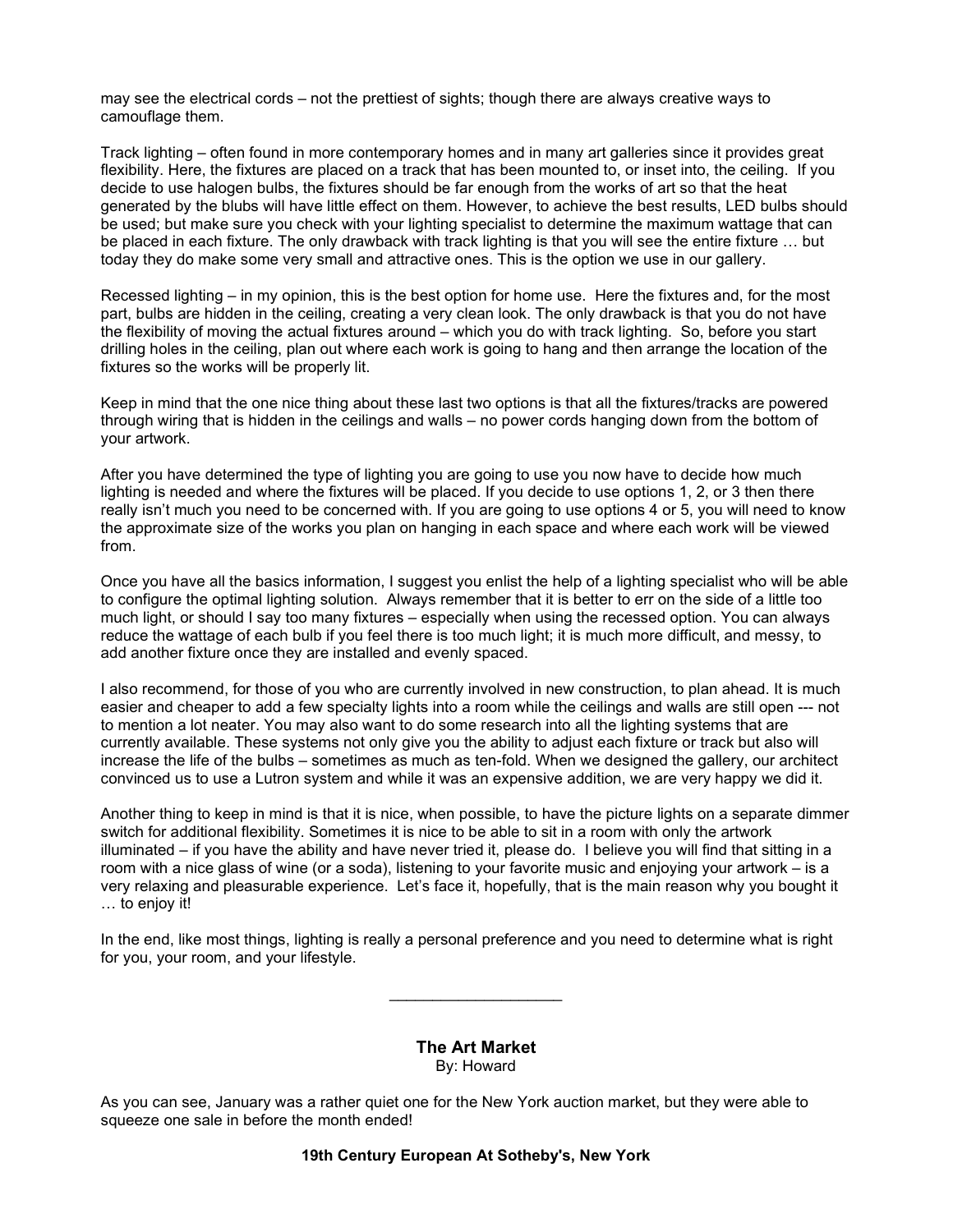

At the end of January, Sotheby's presented a rather lackluster sale of 19<sup>th</sup>-century European paintings; a sale illustrating the continued difficulty auction rooms are having sourcing good quality works. What I will say is that I was surprised that some of the really poor conditioned works found buyers, a few even had competitive bidding!

Taking the top lot was a classic Alfred Munnings' racing scene - Mahmoud Being Saddled for the Derby, 1936 - which carried an Estimate Upon Request (the whisper number was in excess of \$3.5M) and hammered for  $$2.6M$  (\$3.14M with premium – w/p). Coming in at a very distant second was Bouguereau's Ora Pro Nobis at \$550K (\$680K

 $w/p - est. $500-700k$ , and in third was Courbet's La mer Orageuse at \$430K (\$536K w/p – est. \$500-700k) … the seller purchased the work in 1998 for \$431.5K w/p, so no profit there.

Rounding out the top five were Bouguereau and Studio's L'Aurore at \$420K (\$524K w/p – est. \$300-500K) – this work sold in 2004 for \$243K, and in 2012 for \$387K; and Grimshaw's A Yorkshire Home at \$350K (\$437.5K w/p – est. \$350-500K) – seller paid \$611K in 2014, so that was a big loss.

There were a few very surprising results (at least they were to me). One of Antoinetta Brandeis's largest paintings – Campo San Giacomo dall'Orio - found a buyer at \$75K (94K w/p – est. \$50-70K); however, the painting was a wreck with large areas of the sky being either repainted or over-cleaned – in great condition this work had the potential to achieve a record price. Gustave Courbet's Portrait présume de Tony Marlet hammered at \$44K (\$55K w/p – est. \$30-50K) – the work had extensive areas of pigment separation (images below). And Corot's La gue au gros arbre found a buyer at \$55K (\$69K w/p – est. \$70-90K) – the painting was so thin (most likely due to over-cleaning) that the canvas and ground were visible throughout the work. Here is an interesting side story. While Amy was viewing the work, another couple walked over and the wife commented on the painting's poor condition, the husband replied that was the way Corot painted ... Amy then had to correct him, and the wife then replied – I told you!



Courbet (detail) **Catalog image** 

Courbet (detail) Image showing pigment separation

Then there were a number of big ones that failed to find buyers – Jean Beraud's Jeune femme traverant le boulevard (est. \$150-250K); Julius Stewart's Twilight on the Terrace, Paris (est. \$150-200K); Courbet's Château de Chillon (est. \$300-500K); Hammershoi's Dunkebakke, Frederiksvaerk (est. \$300-500K); and Strindberg's Flood on the Danube (est. \$600-800K).

Of the 95 works in the sale, 67 found buyers (70.5% -- a pretty strong sell-through rate based on the works offered … I would have bet that more works went unsold), the total take was \$7.94M (\$9.46M w/p), and the low end of their estimate range was \$11.32M, so they fell way short. Going a little deeper, we find that the